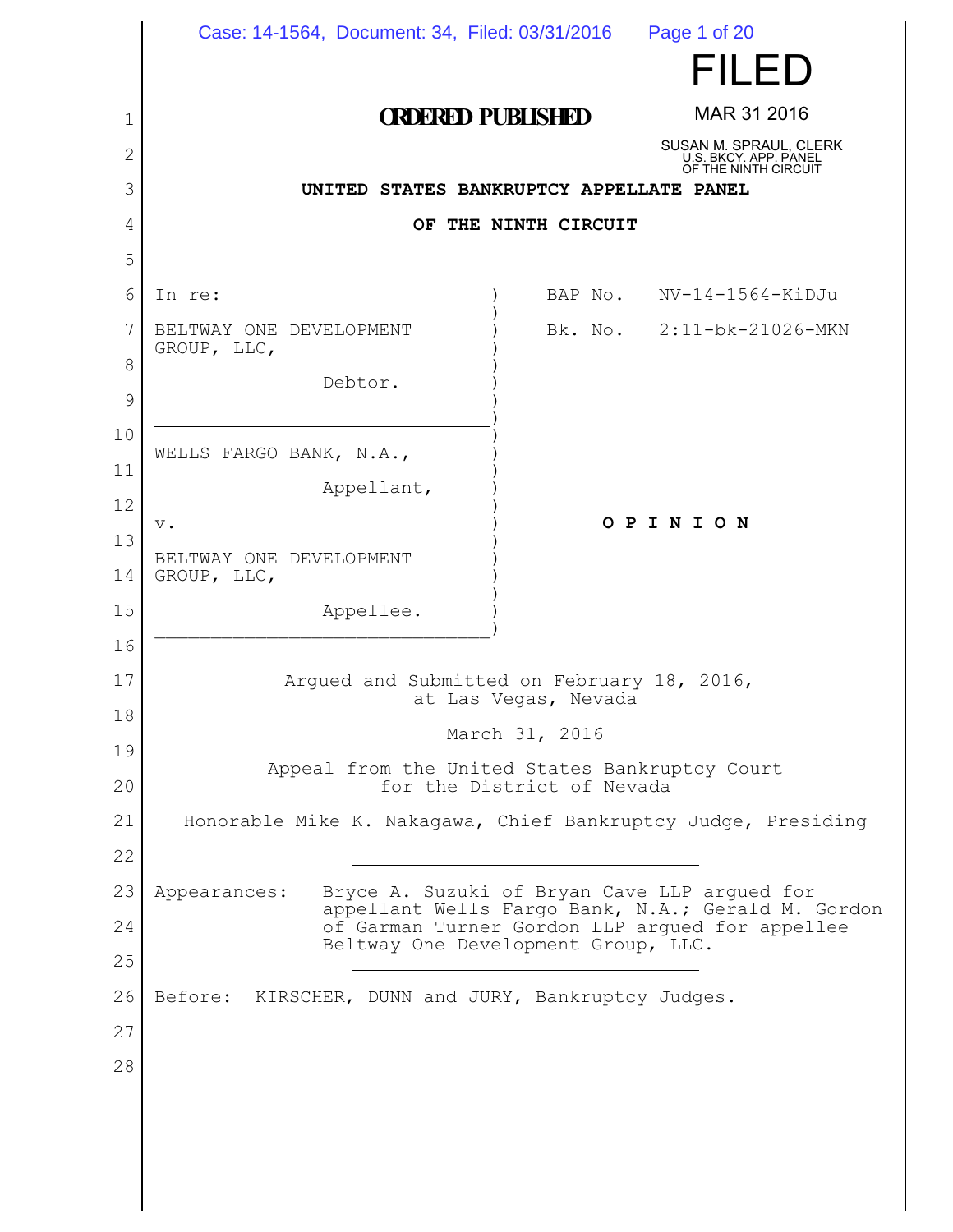#### 1 KIRSCHER, Bankruptcy Judge:

2

3 4 5 6 7 Creditor Wells Fargo Bank, N.A., appeals the bankruptcy court's decision to deny accrued postpetition, pre-effective date<sup>1</sup> default interest on Wells Fargo's allowed, oversecured claim pursuant to the Debtor's chapter  $11<sup>2</sup>$  plan of reorganization, which did not cure the prebankruptcy default. We REVERSE and REMAND.

8

#### **I. FACTUAL BACKGROUND AND PROCEDURAL HISTORY**

# 9

17

# **A. Events leading to the bankruptcy case**

10 11 12 13 14 Chapter 11 debtor, Beltway One Development Group, LLC, owns and operates the Desert Canyon Business Park, a 15-acre master planned business park located in Las Vegas. Debtor is managed by Beltway One Management Group, LLC, which in turn is managed by Todd Nigro.

15 16 On May 16, 2008, Debtor and Wells Fargo's predecessor in interest, Wachovia Bank, N.A., entered into a term loan agreement

18 19 20 21 22 23 24 25 26  $1$  The postpetition, pre-effective date interest rate determined under § 506(b) commences on the petition date and continues until the effective date stated in the confirmed plan, after which the cramdown interest rate, determined under § 1129, commences if the plan is confirmed. Unless the plan provides a specific date when it becomes effective, the effective date is the confirmation date. See Countrywide Home Loans, Inc. v. Hoopai (In re Hoopai), 581 F.3d 1090, 1101 (9th Cir. 2009) (although a chapter 13 case, discussion on effective date is applicable under  $\S$  1325(a)(5)(B)(ii) and  $\S$  1129(b)(2)(A)(i)(II)). In this appeal we refer to this postpetition, pre-effective date interest rate as "pendency interest." This pendency interest may be the prepetition contractual interest rate or the contractual default interest rate depending on whether a cure or a noncure occurs in the pending case and depending on what interest rate is provided in any contractual provisions. The cramdown interest rate or "plan interest" is not an issue on appeal.

27 28  $2$  Unless specified otherwise, all chapter, code and rule references are to the Bankruptcy Code, 11 U.S.C. §§ 101-1532, and the Federal Rules of Bankruptcy Procedure, Rules 1001-9037.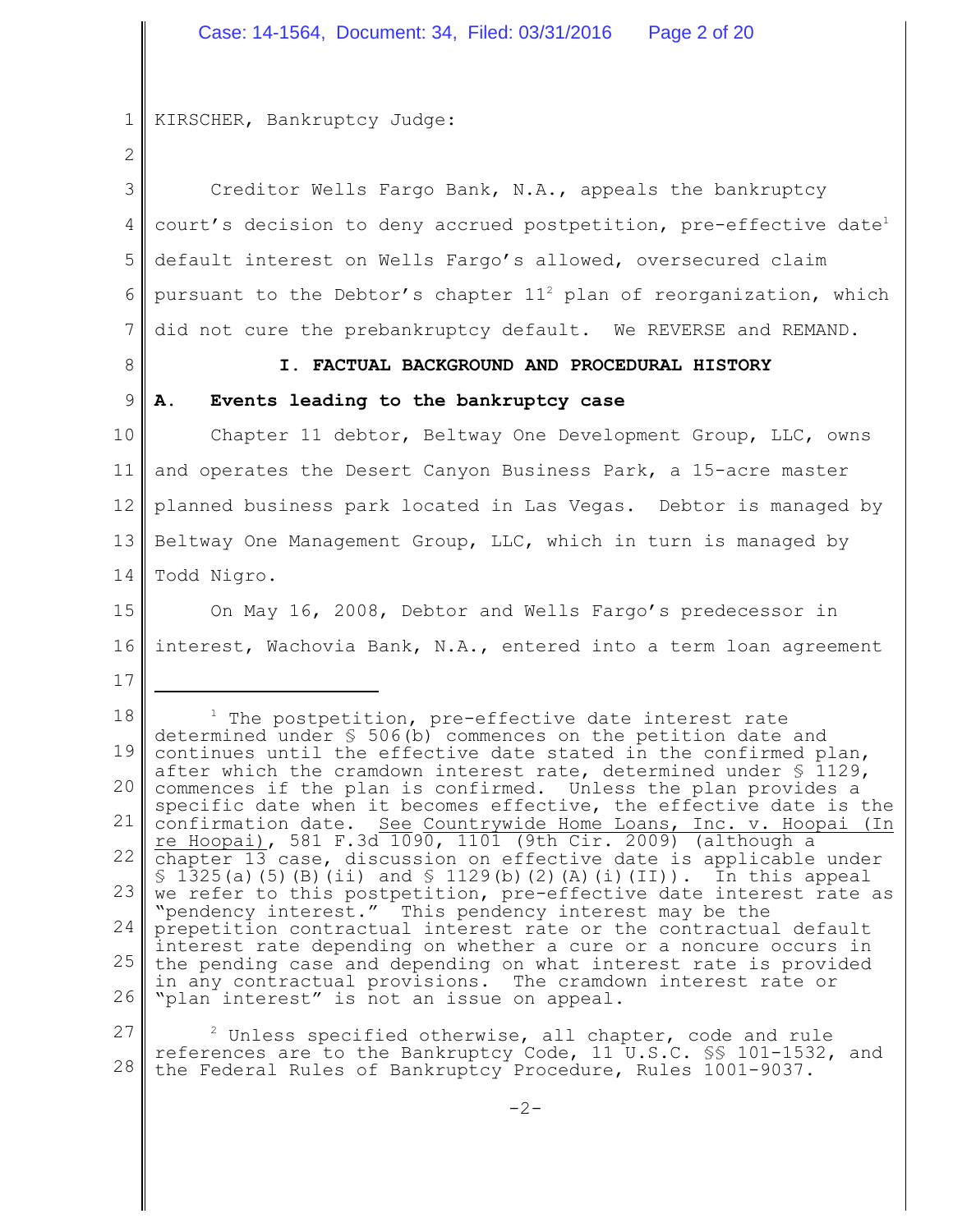#### Case: 14-1564, Document: 34, Filed: 03/31/2016 Page 3 of 20

1 2 3 4 5 6 7 wherein Wachovia agreed to lend Debtor \$10 million. In exchange for the loan, Debtor executed a promissory note, a deed of trust with assignment of rents and other documents in favor of Wachovia, giving the lender a first position lien and security interest in the real property and various personal property of Debtor.<sup>3</sup> The note matured on May 16, 2011, before the bankruptcy petition was filed.

8 9 10 11 Per the terms of the agreement, the loan accrued interest at a variable rate equal to 1-month LIBOR rate plus 2.10%. Upon default, the interest rate would increase by 3% over the nondefault rate of LIBOR plus 2.10%.<sup>4</sup>

12 13 14 15 16 17 18 19 In May 2010, Wells Fargo issued notices of default based on an alleged loan-to-value ratio covenant default. Specifically, Wells Fargo claimed the value of the property was \$10.15 million and therefore, in order to comply with the covenant requiring a LTV ratio of not less than 70%, demanded that Debtor immediately tender a payment of \$2,793,419 to reduce the loan balance to \$7.105 million. Debtor was unable to meet the demand and tried to negotiate a resolution, which the parties failed to accomplish.

20 21 22 Debtor did not pay the loan in full by its maturity date of May 16, 2011. Wells Fargo sent Debtor and the loan guarantors a letter declaring Debtor's default and the acceleration of the

23

<sup>24</sup> 25 <sup>3</sup> Specifically, Wells Fargo's loan is secured by, among other things, one building in the Desert Canyon complex known as "Building 11."

<sup>26</sup> 27 28 <sup>4</sup> The 30-day LIBOR rate was 2.48% when the note was executed in May 2008, resulting in an interest rate of 4.58%. The loan's nondefault interest rate has not exceeded 3.4% since January 2009, and remained at 2.4% throughout the bankruptcy case. Accordingly, the default rate was 5.4% throughout the bankruptcy case.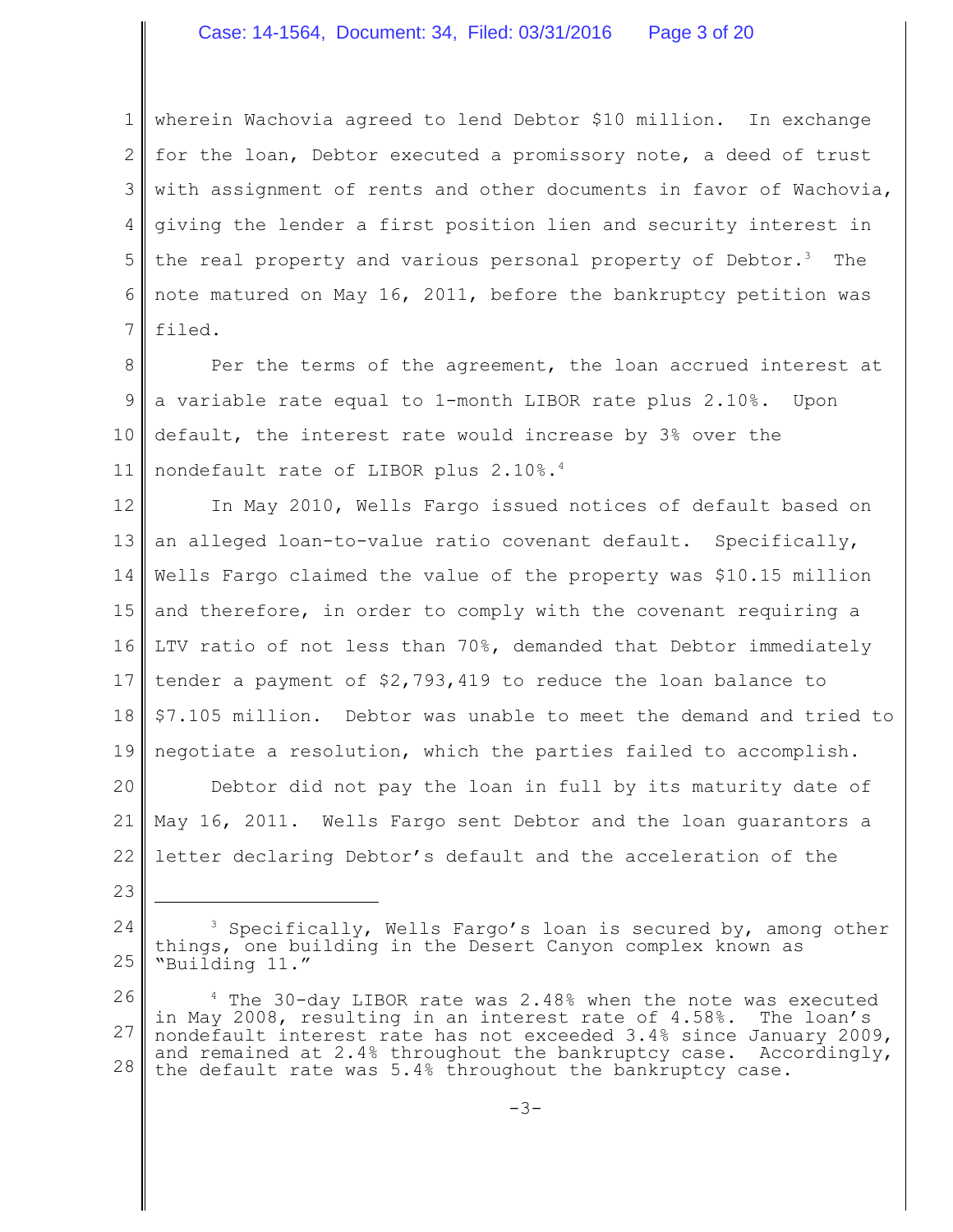1 2 3 4 5 6 debt, including the principal balance of \$9,789,494.72 and accrued interest of \$18,011.56, for a total due of \$9,807,506.28. On July 8, 2011, Wells Fargo recorded its Notice of Trustee's Sale and advised Debtor it would be filing a complaint and seeking the appointment of a receiver. To avoid foreclosure, Debtor filed its chapter 11 bankruptcy petition on July 13, 2011.

# **B. Debtor's bankruptcy case**

8 9 10 11 Pursuant to a stipulated cash collateral agreement, Debtor paid Wells Fargo monthly adequate protection payments of \$30,000. Debtor timely made each of these payments between July 2011 and the Effective Date of Debtor's chapter 11 plan.

12 13 14 15 16 Meanwhile, Wells Fargo filed its proof of claim on November 15, 2011, asserting a prepetition debt of \$9,877,741.20, which consisted of \$9,789,494.72 in unpaid principal, \$36,060.70 in unpaid accrued nondefault interest, \$47,315.89 in default interest, and \$4,869.89 in other charges.

17

7

#### **1. Debtor's plan and Wells Fargo's objection**

18 19 20 21 22 23 24 25 26 In Debtor's amended chapter 11 plan of reorganization (the "Plan"), for Wells Fargo's claim Debtor proposed to: (1) extend the loan term to March 31, 2017, with a balloon payment at the end of the Plan term; (2) impose a cramdown interest rate of 4.25%; (3) and eliminate various covenants (one being the LTV covenant) and other loan terms. Debtor would make a \$200,000 payment to Wells Fargo just after the Plan's Effective Date, and thereafter make monthly payments for principal and interest (at the 4.25% rate), amortized over 30 years.

27 28 The Plan expressly provided that Wells Fargo would "not be entitled to any default interest, late fees, or other charges

 $-4-$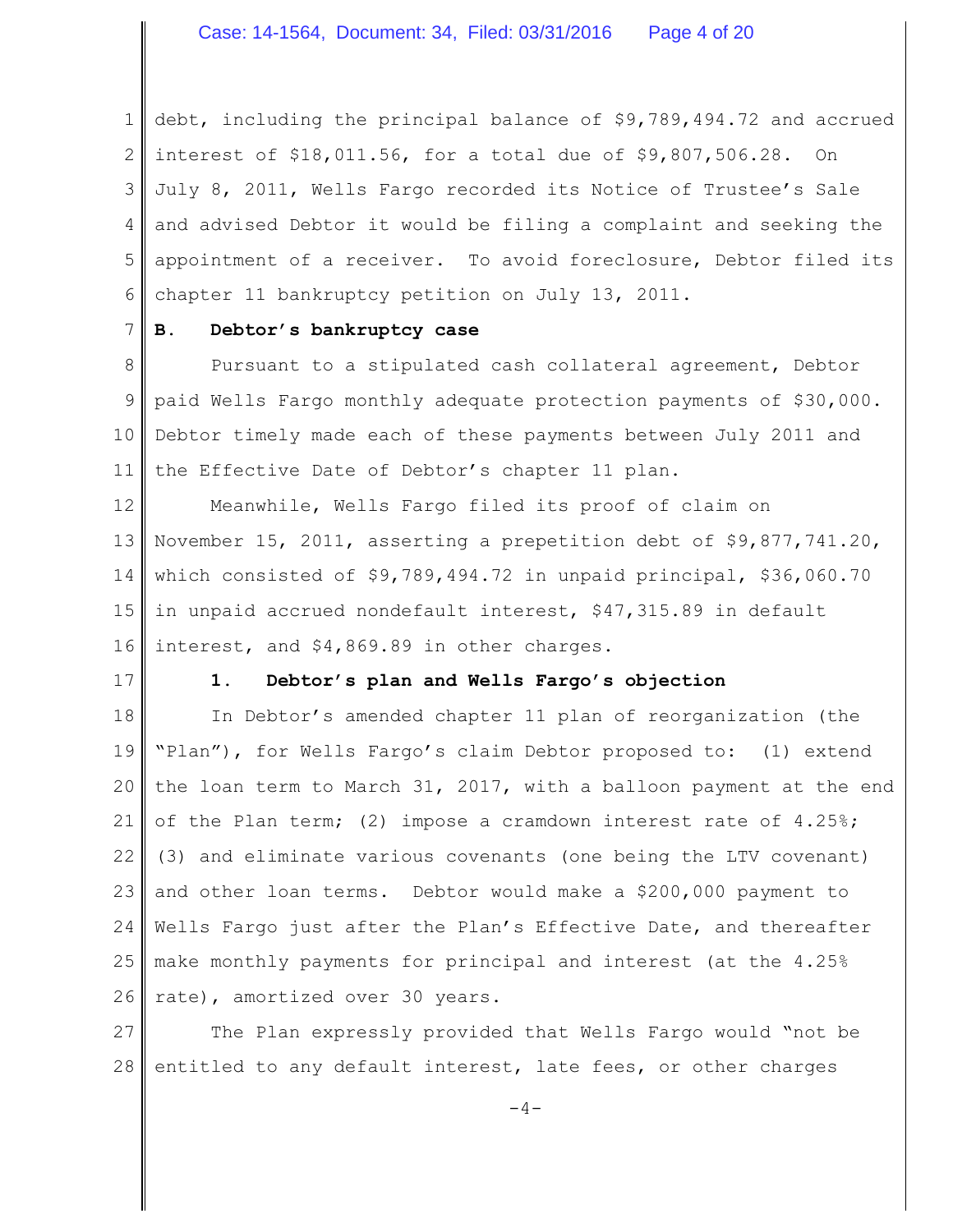#### Case: 14-1564, Document: 34, Filed: 03/31/2016 Page 5 of 20

1 2 3 4 resulting from a default occurring prior to the Effective Date." The Plan further provided that on the Effective Date, any pre-Effective Date defaults under the Wells Fargo loan would be deemed to have been "cured."

5 6 7 8 9 In support of the Plan, Debtor offered a direct testimony declaration from Mr. Nigro. He testified that even if Wells Fargo's claim were allowed as filed, including default interest, Debtor would still have more than \$2 million in equity at the new maturity of the restructured loan under the Plan.

10 11 12 13 14 15 16 17 18 19 20 21 In opposing confirmation, Wells Fargo contended the Plan failed the general "fair and equitable" test under  $\S$  1129(b)(1) because it treated Wells Fargo as fully secured but deprived Wells Fargo of its contractual right to default interest, late fees and other charges arising from any default prior to the Effective Date. Citing Future Media Productions, Inc.,<sup>5</sup> Wells Fargo contended that as an oversecured creditor,  $\frac{1}{5}$  506(b) authorized recovery of postpetition default interest on its claim and any reasonable fees, costs or charges arising under the loan agreement. Wells Fargo further contended that Debtor's proposed "cure" attempt was not permissible; Debtor could not "magically cure" the maturity date default as required by  $\Im$  1124(2)(A).

22

23

24

**2. The Plan confirmation hearing and post-trial briefing** Following the four day Plan confirmation hearing, the parties filed post-trial briefs. Reiterating the same arguments it had raised in its Plan objection and citing Future Media, Wells Fargo

26

25

27 28  $\frac{5}{5}$  Gen. Elec. Capital Corp. v. Future Media Prods., Inc., 536<br>F.3d 969, 973 (9th Cir.), amended 547 F.3d 956, 960 (9th Cir. amended 547 F.3d 956, 960 (9th 2008).

 $-5-$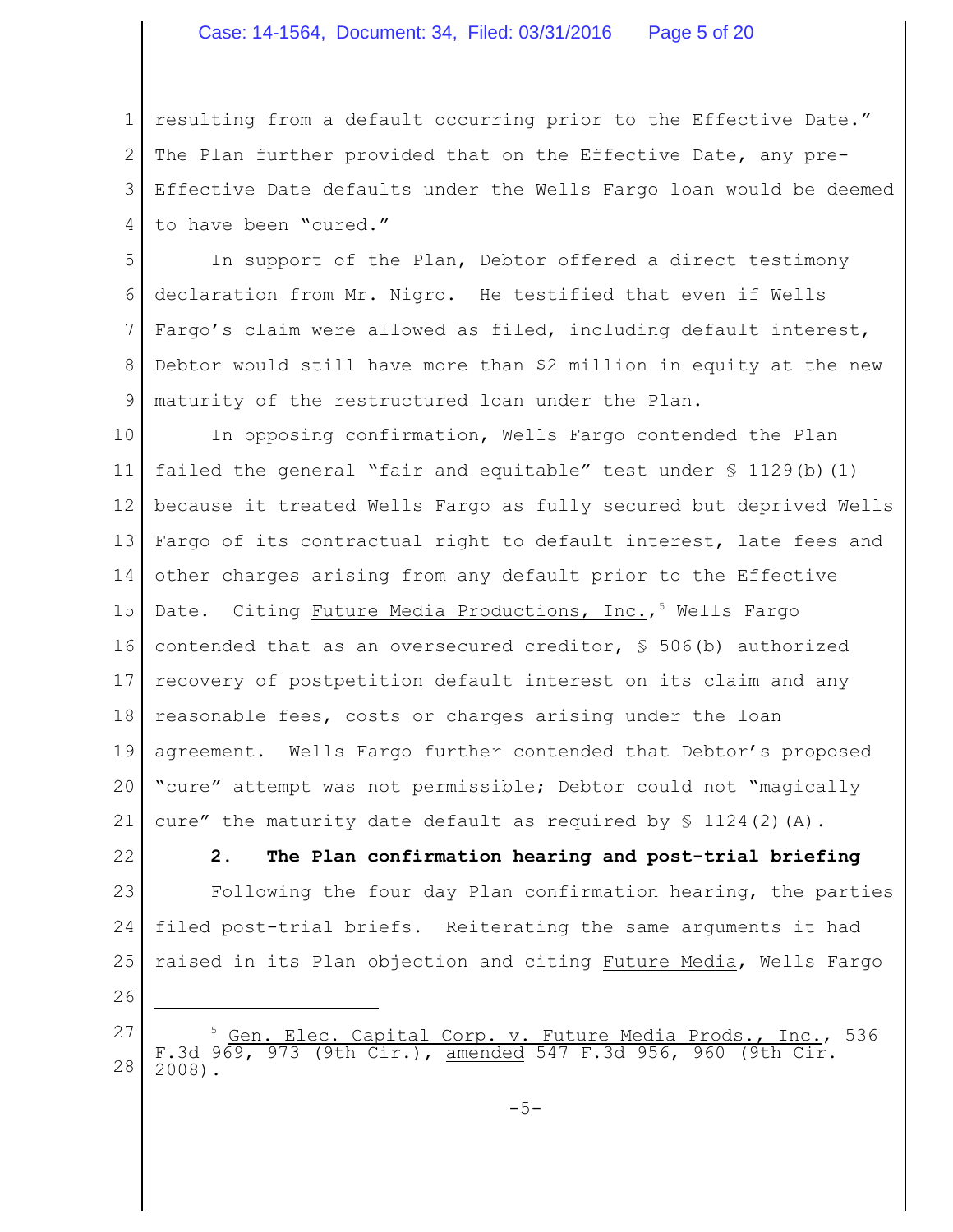1 2 3 4 5 contended that Debtor's Plan failed the general "fair and equitable" test under § 1129(b) by depriving it of default interest prior to the Effective Date despite the loan documents' allowance for such charges and that § 506(b) provided oversecured creditors like Wells Fargo recovery of any pendency interest.

6 7 8 9 10 11 12 Debtor acknowledged the Plan was not "curing" the Wells Fargo loan and not restoring its formerly effective terms; rather, it was creating a "new loan" by restructuring the debt. Debtor did not generally disagree with the authority cited by Wells Fargo for the payment of default interest, late fees and other charges. The only caveat, according to Debtor, was that § 506 did "not allow any such interest to exceed the value of the collateral."

13

25

# **3. The bankruptcy court confirms the Plan.**

14 15 16 17 18 19 20 21 With the Plan under submission for just over two years, the bankruptcy court entered its Order and Memorandum Decision on Final Approval of Disclosure Statement and Confirmation of Chapter 11 Plan on March 25, 2014. The court adopted Debtor's valuation of \$11.1 million for Building 11, which secured Wells Fargo's claim of approximately \$9.9 million, and approved the cramdown interest rate of 4.25%.<sup>6</sup> In denying Wells Fargo pendency interest, the court's ruling was brief:

22 23 24 Modification of default interest rates and elimination of late fees and other costs is consistent with the Code and supported by the case cited by Wells Fargo. In [Future Media], the Ninth confirmed its previous holding in Great Western Bank & Trust v. Entz-White Lumber and

<sup>26</sup> 27 28  $6$  The bankruptcy court's valuation of Building 11 at \$11.1 million is not disputed on appeal. Therefore, it is undisputed million is not dispaced on eppension on the control of the United States v. Ron Pair Enters., Inc., 489 U.S. 235, 239 (1989) (a creditor is considered to be "oversecured" when the value of its collateral exceeds the amount of the creditor's allowed claim).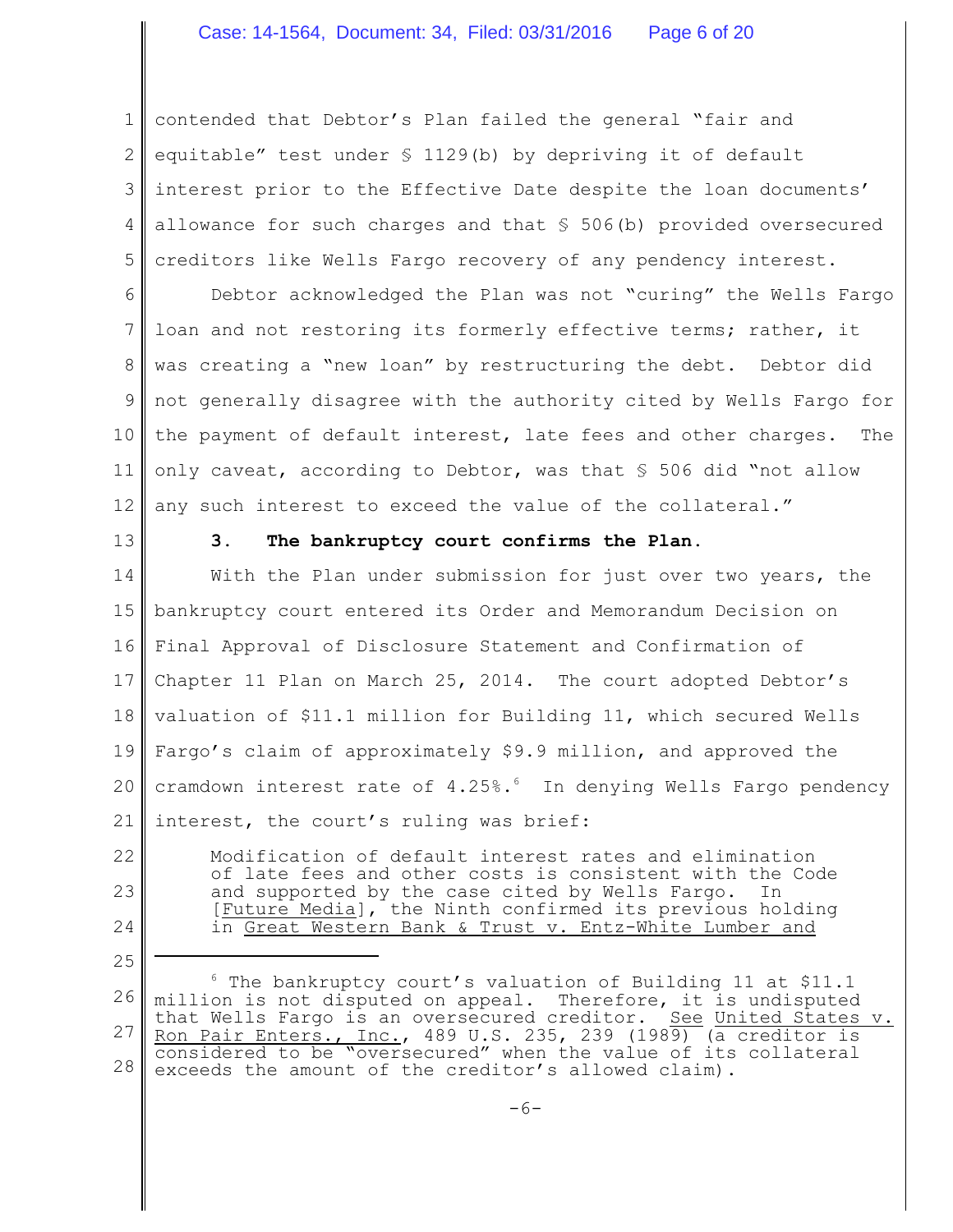# Case: 14-1564, Document: 34, Filed: 03/31/2016 Page 7 of 20

Supply, Inc. (In re Entz-White Lumber and Supply, Inc.), 850 F.2d 1338 (9th Cir. 1988), "that an oversecured creditor was not entitled to interest at the default rate where its claim was paid in full pursuant to the terms of a Chapter 11 plan." 536 F.3d at 973. The circuit panel went on to emphasize that "the provision allowing 'cures' under  $\frac{124(2)}{24}$  (A) 'authorizes a plan to nullify all consequences of default, including avoidance of default penalties such as higher interest.'" Id., citing Fla. Partners Corp. v. Southeast Co. (In re Southeast Co.), 868 F.2d 335, 338 (9th Cir. 1989).

Based on the foregoing, Section 1129(b) is satisfied.

9 Mem. Decision (Mar. 25, 2014) 15:3-14.

10

1

2

3

4

5

6

7

8

11

# **4. Wells Fargo's motion to reconsider the Confirmation Order**

12 13 14 15 16 17 18 Wells Fargo moved to alter or amend judgment or for relief from judgment respecting the Confirmation Order ("Motion to Reconsider"). In short, Wells Fargo contended the Confirmation Order had to be amended (1) to clarify that Entz-White and its progeny were inapplicable in this case and (2) to require the payment of postpetition default interest, charges, fees and expenses as part of Wells Fargo's allowed claim under § 506(b).

19 20 21 22 23 24 25 26 27 Wells Fargo argued that because its claim was impaired and the Plan did not effect a "cure" within the meaning of Entz-White or § 1124(2)(A) allowing Debtor to eliminate Wells Fargo's right to default interest, Wells Fargo could not be deprived of its default interest recoverable under § 506(b) as an oversecured creditor as set forth in Future Media. In other words, the bankruptcy court was required under Future Media to enforce the contractual default rate as to its pendency interest. Alternatively, Wells Fargo argued that even if the Plan could be

28 interpreted to effect an Entz-White cure, the 1994 amendments to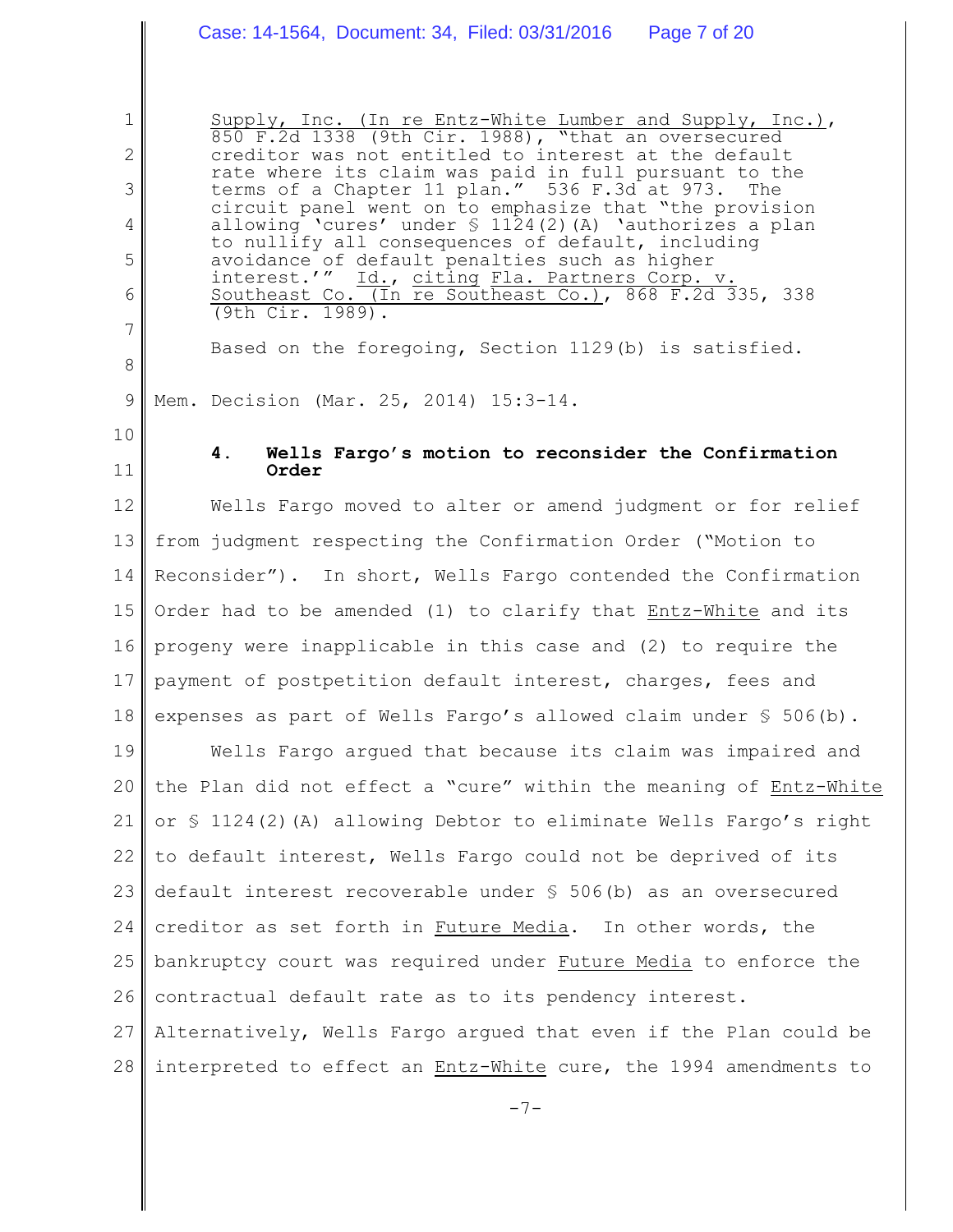1 2 3 4 the Code, namely § 1123(d), overturned Entz-White and its progeny, and thus such "cures" eliminating default interest and other charges available in the underlying agreement and applicable nonbankruptcy law were no longer valid.

5 6 7 8 9 10 11 12 13 14 15 16 In opposition to the Motion to Reconsider, Debtor conceded that no Entz-White cure was effected or even contemplated for Wells Fargo's claim under the Plan. Nonetheless, argued Debtor, regardless of whether or not the Plan cured Wells Fargo's claim, the bankruptcy court was permitted to disallow default interest under its equitable discretion and the authority granted it by Future Media. Debtor contended that under Future Media the allowance of default interest is subject to equitable considerations, which is consistent with the holding in Entz-White that bankruptcy courts have "broad equitable discretion" in awarding postpetition interest. Debtor contended Entz-White was still good law despite the enactment of § 1123(d).

17 18 19 20 21 22 23 24 25 26 27 28 In reply, Wells Fargo argued that nowhere in its Memorandum Decision did the bankruptcy court discuss equitable considerations or any other basis for eliminating default interest other than a "cure." However, if the bankruptcy court did rely on equitable considerations to eliminate default interest, the Memorandum Decision required amendment to articulate those considerations. In any event, Wells Fargo contended that the "equities" in this case clearly supported the enforcement of the parties' contractual default interest provisions. The default rate was a mere 3% higher than the nondefault rate, which remained at 2.4% throughout the bankruptcy case. Thus, Debtor had enjoyed an extraordinary low interest rate for the length of the case, thereby allowing it

 $-8-$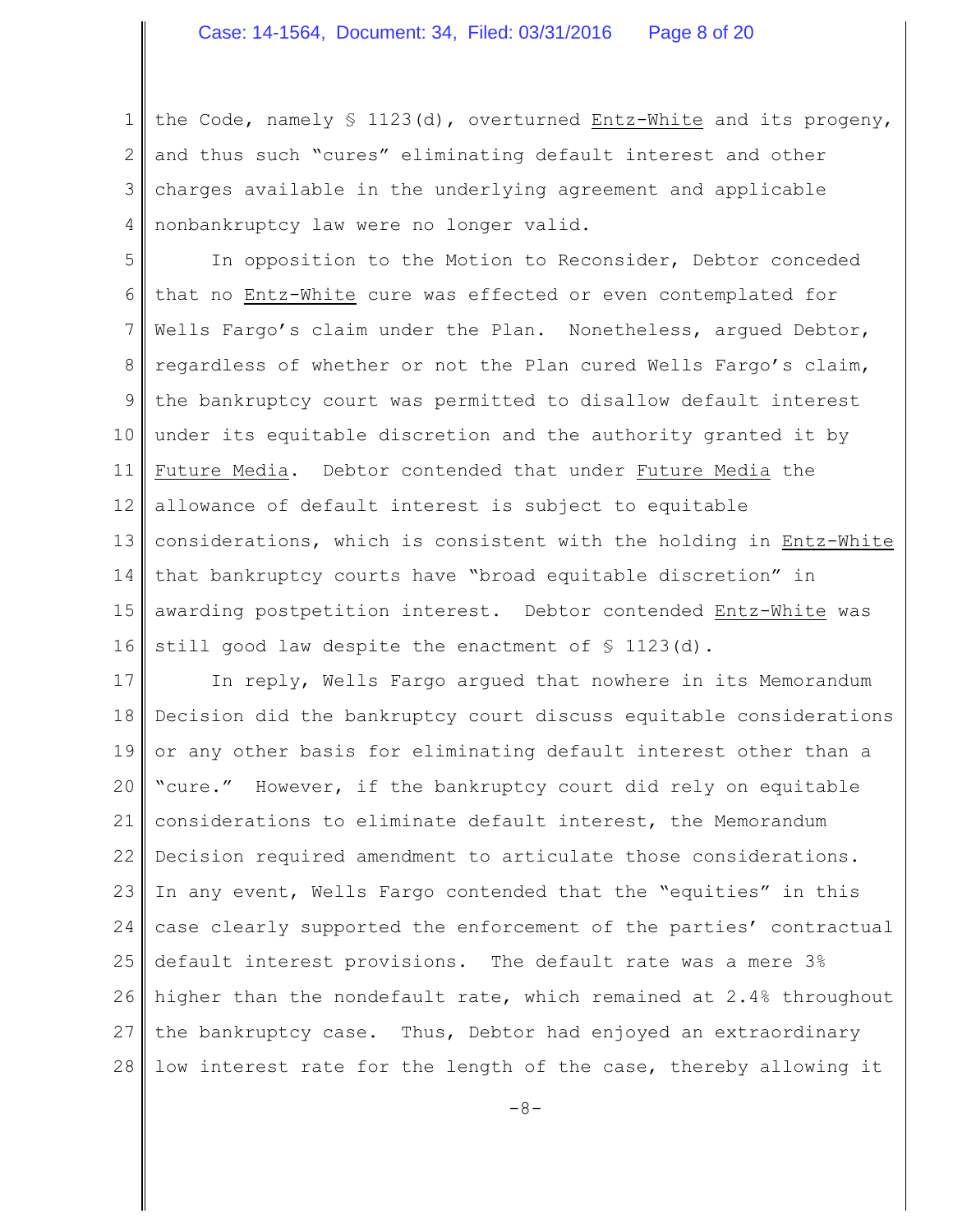1 2 3 4 5 6 7 to stockpile over \$2 million in cash. Eliminating Wells Fargo's claim for default interest allowed Debtors' owners to reap substantial equity in the property and over \$2 million in cash at the expense of Wells Fargo. Even after paying its claim for default interest of \$752,948.72, Wells Fargo argued that Debtor would still be left with more than \$2.4 million of equity, which was hardly an inequitable result.

8 9

# **5. The bankruptcy court's ruling on the Motion to Reconsider**

10 11 12 13 14 15 16 17 18 19 20 In its order denying the Motion to Reconsider, the bankruptcy court's analysis was again brief. The court first noted that in approving the Plan, it had reached the legal conclusion that the treatment of Wells Fargo's claim was fair and equitable within the meaning of  $\frac{129(b)(1)}{116}$ , and "[n]othing in the parties' dispute over the continued vitality of Entz-White change[d] this result." Order on Motion to Reconsider (Nov. 17, 2014) 6:5-6. The court concluded that Entz-White was still good law, but even if it were not, "its holding is not inconsistent with and is instructive in the determination of whether a particular plan treatment is fair and equitable to an objecting creditor."<sup>7</sup> Id. at  $7:11-14$ .

21 22

26

# **II. JURISDICTION**

Wells Fargo timely appealed.

23 24 25 The bankruptcy court had jurisdiction under 28 U.S.C. §§ 1334 and  $157(b)(2)(L)$ . We have jurisdiction under 28 U.S.C. § 158(b). ///

<sup>27</sup> 28  $7$  Wells Fargo had also requested amendment to require Debtor to include fees and expenses as part of Wells Fargo's claim. The bankruptcy court ultimately allowed Wells Fargo's professional fees and expenses of \$166,850 as part of its oversecured claim.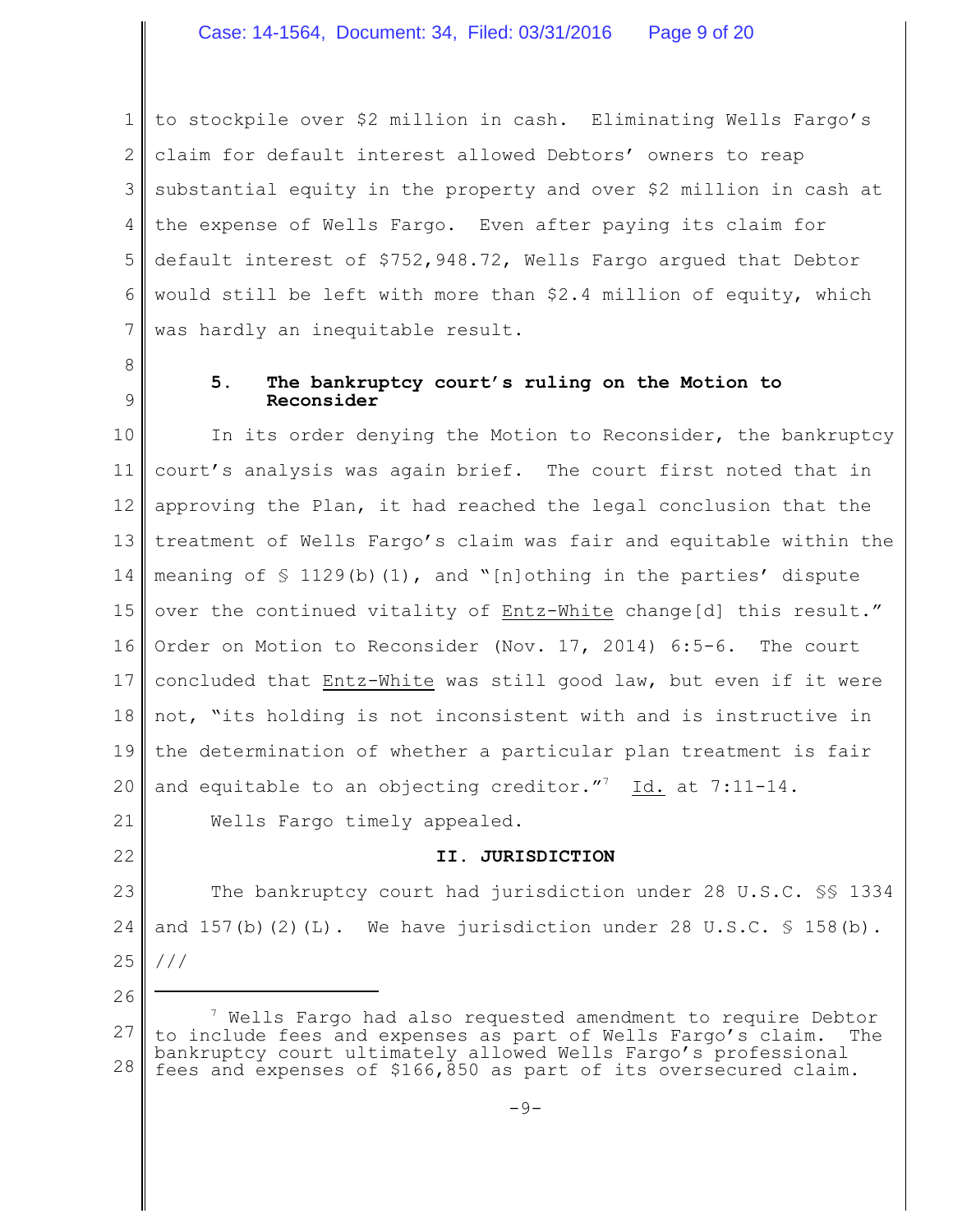**III. ISSUE**

2 3 4 Did the bankruptcy court err in eliminating the prepetition default interest rate as the pendency interest for Wells Fargo's oversecured claim?

#### **IV. STANDARD OF REVIEW**

6 7 8 9 When the denial of a claim for default interest is based on statutory interpretation, a question of law, our review is de novo. CityBank v. Udhus (In re Udhus), 218 B.R. 513, 515 (9th Cir. BAP 1998).

10

1

5

# **V. DISCUSSION**

11 12 13 14 15 16 17 18 19 Three categories of interest exist in bankruptcy cases: (1) interest accrued prior to the filing of the bankruptcy petition (prepetition interest); (2) interest accrued after the filing of a petition but prior to the effective date of a reorganization plan (pendency interest); and (3) interest to accrue under the terms of a reorganization plan (plan interest). Key Bank Nat'l Ass'n v. Milham (In re Milham), 141 F.3d 420, 423 (2d Cir.), cert. denied, 525 U.S. 872 (1998). The category of interest at issue in this appeal is pendency interest.

20 21 22 23 Generally, the Code does not provide for pendency interest to creditors, because the filing of the petition usually stops interest from accruing. Id. Section 506(b), however, provides an exception for oversecured creditors:

24 25 26 27 28 To the extent that an allowed secured claim is secured by property the value of which, after any recovery under subsection (c) of this section, is greater than the amount of such claim, there shall be allowed to the holder of such claim, interest on such claim, and any reasonable fees, costs, or charges provided for under the agreement or State statute under which such claim arose.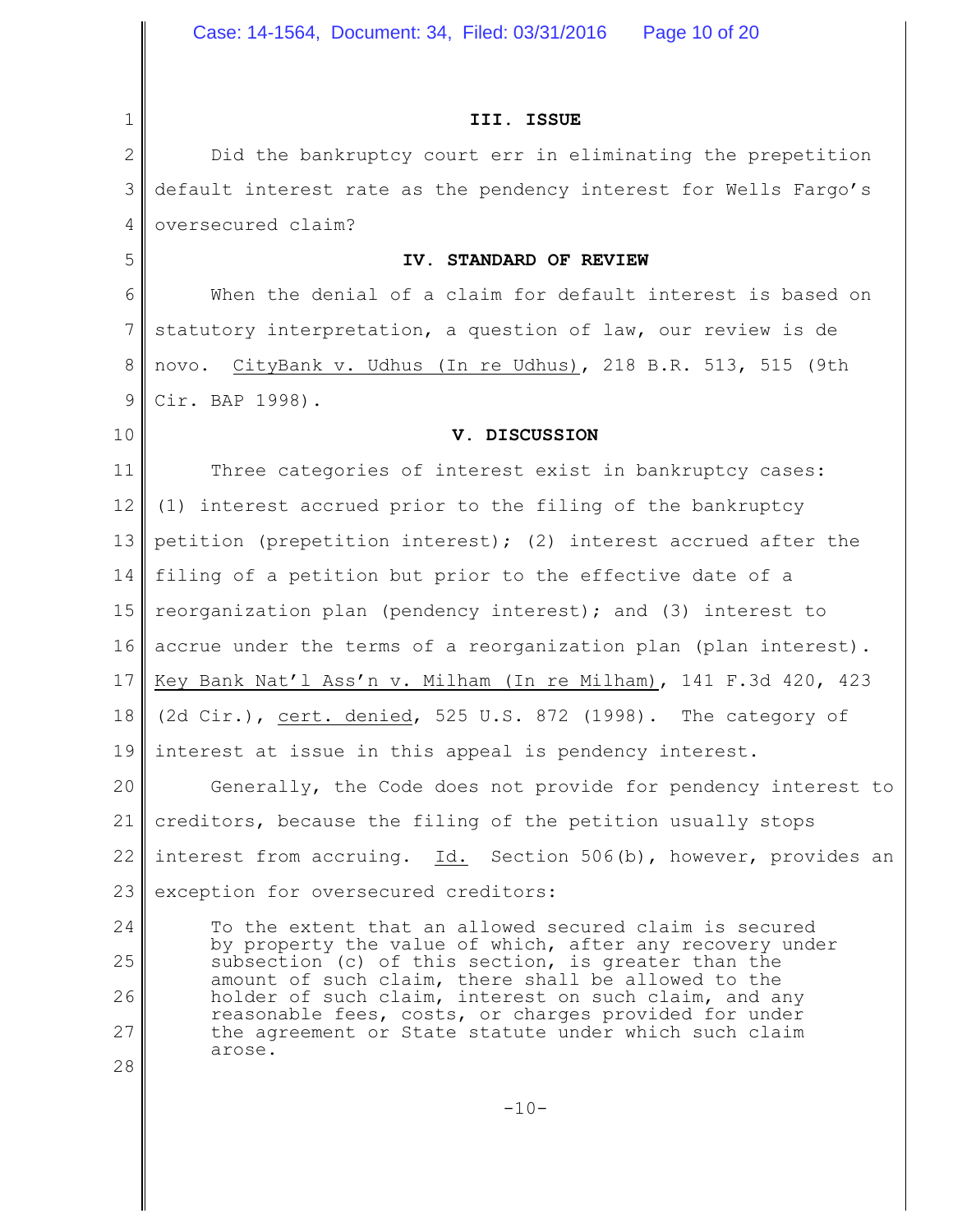#### Case: 14-1564, Document: 34, Filed: 03/31/2016 Page 11 of 20

1 2 3 4 5 6 7 8 9 10 11 12 13 14 § 506(b). Thus, an oversecured creditor can recover pendency interest as part of its allowed claim, at least to the extent it is oversecured. Rake v. Wade, 508 U.S. 464, 471 (1993), superseded on other grounds by  $\S$  1123(d) and 1322(e); Ron Pair Enters., Inc., 489 U.S. at 241; In re Hoopai, 581 F.3d at 1099- 1101 (pendency period includes from the petition date to the date of plan confirmation as opposed to the "effective date," unless the plan specifically provides an effective date). Any accumulated pendency interest determined under § 506(b) is added to the allowed claim of an oversecured creditor and then paid pursuant to the terms of the confirmed plan with plan interest determined under  $\frac{129(b)(2)(h)}{1)}$  (i)(II). See 4 COLLIER ON BANKRUPTCY ¶ 506.04[2] (Alan N. Resnick & Henry J. Sommer eds., 16th ed. 2016).

15 16 17 18 19 20 21 22 23 24 25 The issue before us is a narrow one: whether the bankruptcy court was required to apply the default rate of interest to Wells Fargo's claim during the pendency period. While § 506(b) entitles an oversecured creditor to recover pendency interest on its claim, the statute does not specify the rate of interest to be applied. Ron Pair held that a creditor's entitlement to interest is not dependent upon an agreement or contract between the parties, but it did not address the question of the rate of interest to which a creditor is entitled when an agreement exists. Arguably, this Panel and the Ninth Circuit Court of Appeals have weighed in on this issue.

26 **A. Entz-White is inapplicable.**

27 28 In the Ninth Circuit case, Entz-White, the chapter 11 debtor, pursuant to a plan and upon confirmation, paid the oversecured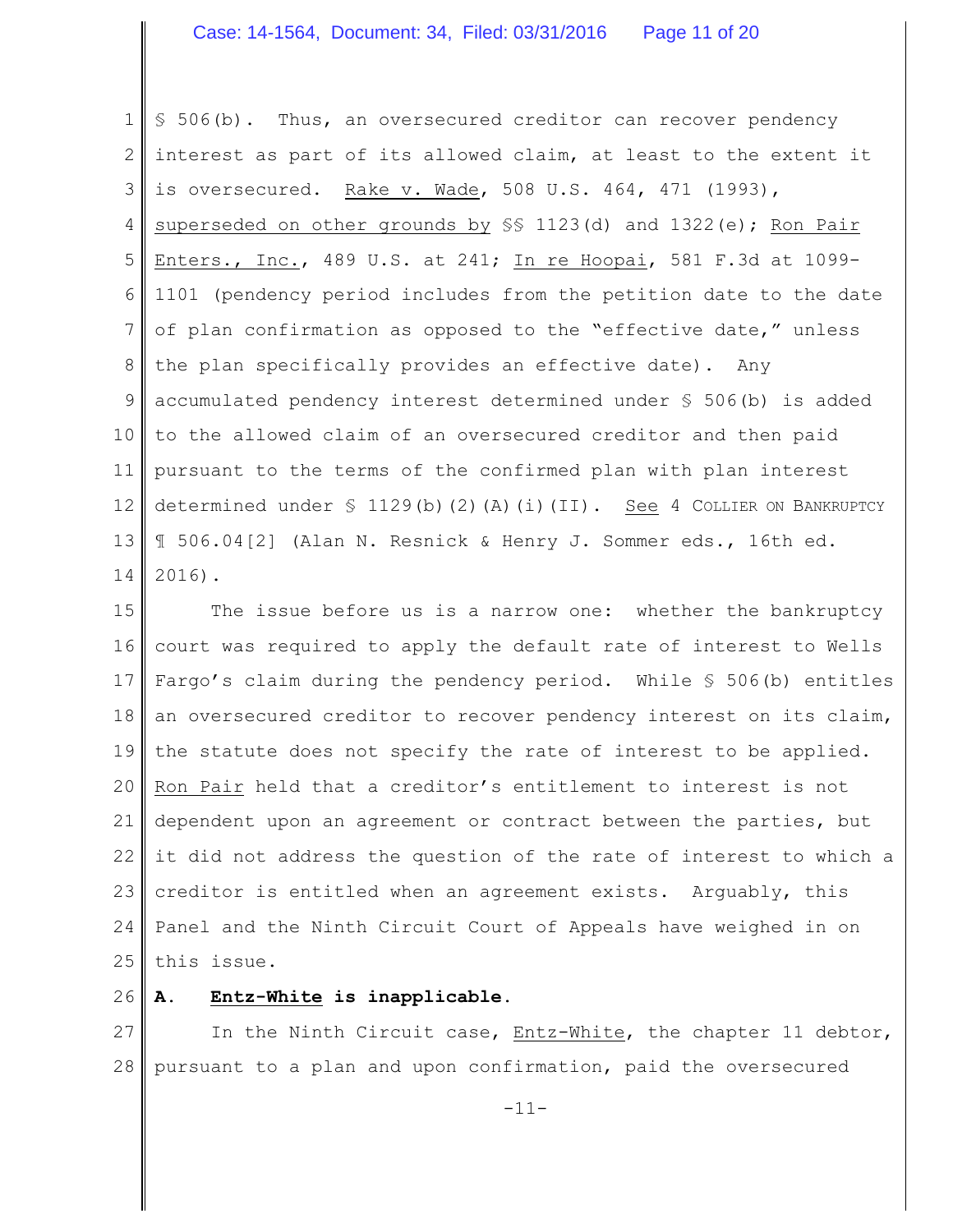1 2 3 4 5 6 7 8 9 10 11 12 creditor the full principal balance owed and accrued interest at the contract rate (the pre-default rate of prime plus 1.5%) under the promissory note, which matured prepetition. The debtor argued that by paying the arrearage on the creditor's obligation, it had cured the default under  $S$  1124 and, thus, the plan could treat the creditor's claim as unimpaired under  $\frac{124(2)}{A}$  and eliminate the consequences of default. The creditor objected to confirmation because the plan did not allow for its claim of default interest (a rate of 18%). The creditor contended the § 1123(a)(5)(G)<sup>8</sup> "cure" of the debtor's default did not relieve the debtor from paying default interest on the matured note. 850 F.2d at 1339-40.

13 14 15 16 17 18 19 20 21 22 23 24 25 The Ninth Circuit rejected the creditor's argument. Recognizing the Code does not define "cure," the court adopted the definition of "cure" adopted by the Second Circuit in Di Pierro v. Taddeo (In re Taddeo), 685 F.2d 24 (2d Cir. 1982), that "[a] default is an event in the debtor-creditor relationship which triggers certain consequences . . . . Curing a default commonly means taking care of the triggering event and returning to pre-default conditions. The consequences are thus nullified. This is the concept of 'cure' used throughout the Bankruptcy Code." Entz–White, 850 F.2d at 1340 (quoting In re Taddeo, 685 F.2d at 26–27). The court reasoned that "curing" a default returns the parties to pre-default conditions, as if the default had never occurred. Accordingly, because the oversecured

26

<sup>27</sup> 28 <sup>8</sup> Section 1123(a)(5)(G) provides: "Notwithstanding any otherwise applicable nonbankruptcy law, a plan shall provide adequate means for the plan's implementation, such as curing or waiving of any default."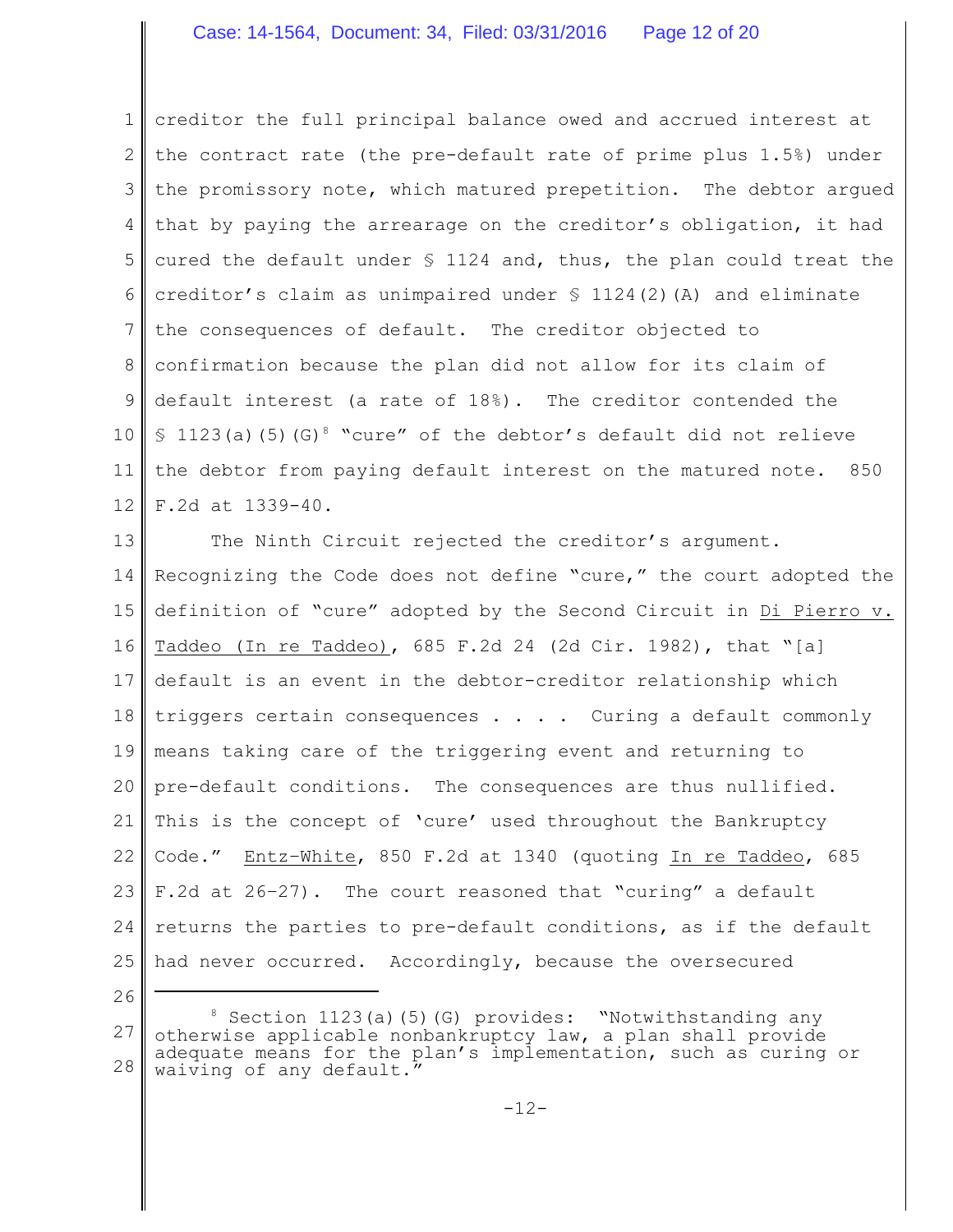1 2 3 4 creditor's claim was paid in full immediately on the plan's effective date and "cured," the debtor was "entitled to avoid all consequences of the default – including higher post-default interest rates." Id. at 1342.

5 6 7 8 9 10 11 12 13 14 In denying default interest under § 506(b), the Ninth Circuit stated that the more "natural reading" of §§ 506 and 1124 is that "the interest awarded should be at the market rate or at the pre-default rate provided for in the contract." Id. at 1343. Despite this apparent bright-line rule of no default interest in the case of a complete cure, the court stated in a footnote: "We continue, of course, to recognize bankruptcy courts' 'broad equitable discretion' in awarding post-petition interest." Id. at 1343 n.9 (citing Bank of Honolulu v. Anderson (In re Anderson), 833 F.2d 834, 836 (9th Cir. 1987)).

15 16 17 18 19 20 21 22 23 24 25 26 27 28 Wells Fargo argues, and Debtor has conceded, that no "cure" within the meaning of Entz-White occurred here. Wells Fargo's claim was expressly impaired and the Plan did not provide for the immediate payment of the outstanding indebtedness to Wells Fargo upon confirmation, as was the case in Entz-White. Rather, under the Plan, the original maturity date of the note was extended for an additional five years; a new amortization schedule was implemented; and new terms were substituted in lieu of the prior obligation. Because Debtor's Plan did not cure the default under the Wells Fargo note, Entz-White is inapplicable. Accordingly, to the extent the bankruptcy court relied upon Entz-White to deny Wells Fargo any pendency interest at the default rate on the basis that the prepetition default was "cured" pursuant to the terms of the Debtor's Chapter 11 plan, it erred.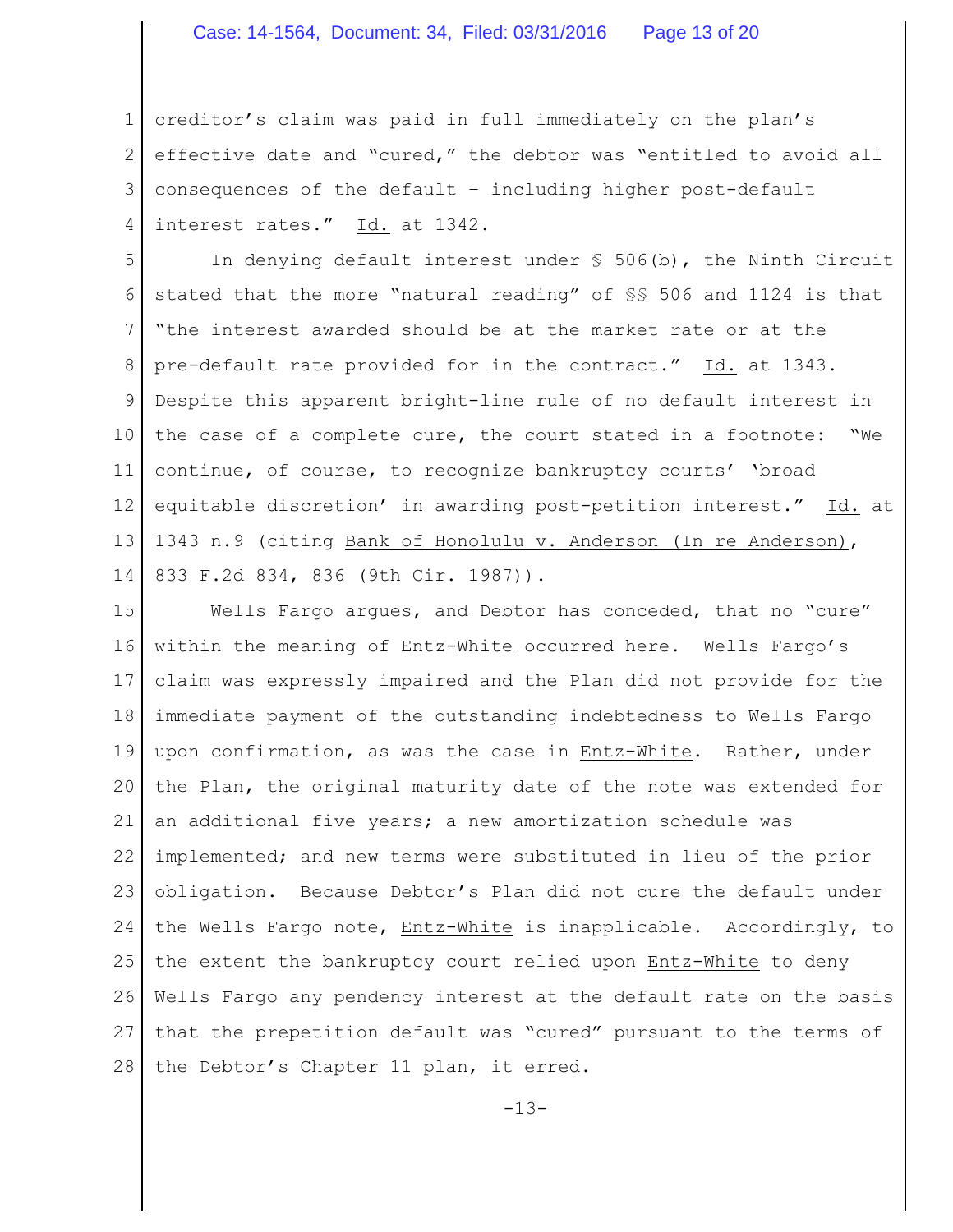1 2 3 4 5 6 7 8 9 10 11 12 13 14 Debtor contends that even if no Entz-White cure occurred here, the bankruptcy court still had authority to modify the default interest under its "broad equitable discretion" as recognized in Entz-White, which the bankruptcy court appropriately employed under § 1129(b)'s "fair and equitable" requirement. The bankruptcy court did not "modify" the default rate; it eliminated it, applying instead the pre-default rate. In its brief analysis, the bankruptcy court did seem to employ the "fair and equitable" standard for plan confirmation as a basis for denying default interest under  $S$  506(b). It appears to have done the same thing in ruling on the Motion to Reconsider. Perhaps this is because Wells Fargo had argued repeatedly that the Plan was not fair and equitable due to Debtor's treatment of Wells Fargo's claim in not paying default interest.

15 16 17 18 19 20 21 22 23 24 25 26 In any event, to the extent the bankruptcy court utilized the "fair and equitable" test under § 1129(b) to deny default interest under § 506(b), it erred. Determining pendency interest to be included as part of an allowed secured claim as of the date of confirmation under § 506(b) is an issue separate and distinct from the fair and equitable test for plan confirmation under § 1129(b). Essentially, application of the default rate to pendency interest is a claims issue. The "fair and equitable" test under  $\S$  1129(b) is a plan issue and concerns only the treatment of the allowed claim after confirmation. Therefore, the bankruptcy court erred in conflating the fair and equitable standard of § 1129(b) with the elimination of pendency default interest under  $\S$  506(b).

27 28 Finally, we agree with Wells Fargo and interpret the footnote in Entz-White regarding the court's "broad equitable discretion"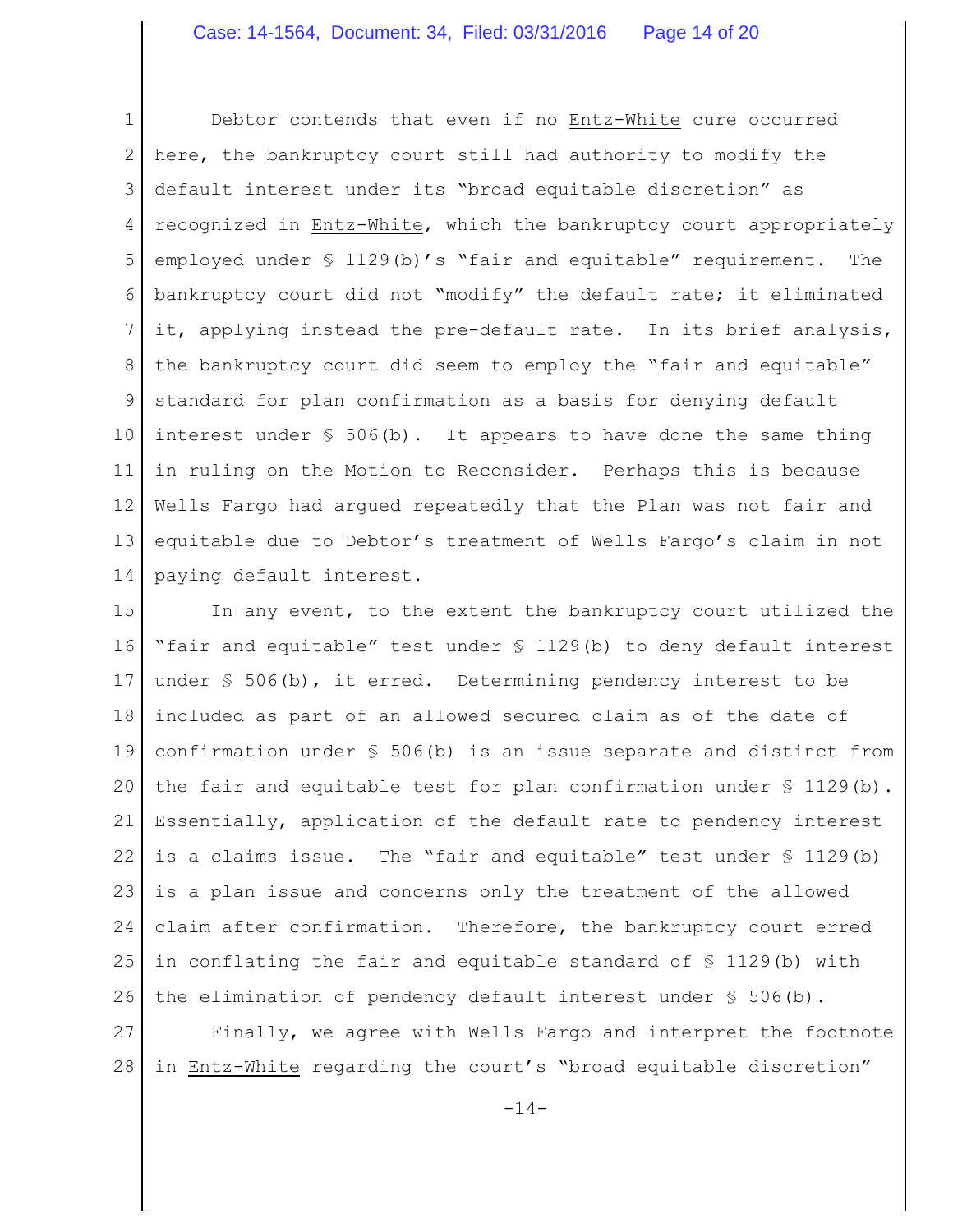1 2 3 4 5 in awarding postpetition interest as being limited to the very narrow circumstance of a plan which cures and nullifies all consequences of default but fails to establish the appropriate postpetition interest rate under the contract or applicable state law. That is not the case here.<sup>9</sup>

6 **B. Hassen Imports**

7 8 9 10 11 12 13 14 15 16 In a case presenting facts similar to those here, this Panel held that when the debt is not being cured within the meaning of Entz-White, the oversecured creditor is entitled to default interest that reasonably compensates it for losses arising from the default. Hassen Imps. P'ship v. KWP Fin. VI (In re Hassen Imps. P'ship), 256 B.R. 916, 924-25 (9th Cir. BAP 2000), superseded by  $$ 506(b)$  (2005). In other words, entitlement to contractual default interest is not automatic but may be allowed upon demonstrating that it meets certain requirements. Id. at 924.

17 18 19 20 21 22 23 24 25 The Panel in Hassen Imports reviewed decisions from other circuits, which presume reasonableness of contractual default interest unless the debtor introduces evidence in rebuttal. In re Hassen Imps. P'ship, 256 B.R. at 924 (citing Southland Corp. v. Toronto-Dominion (In re Southland Corp.), 160 F.3d 1054 (5th Cir. 1998) (default interest rate is generally allowed unless the higher rate would produce inequitable result); In re Terry Ltd. P'ship, 27 F.3d 241, 243 (7th Cir.), cert. denied, 513 U.S. 948 (1994) ("What emerges from the post-Ron Pair decisions is a

26

<sup>27</sup> 28  $9$  Because we have determined Entz-White is not applicable, we need not determine whether it remains good law, which the parties dispute.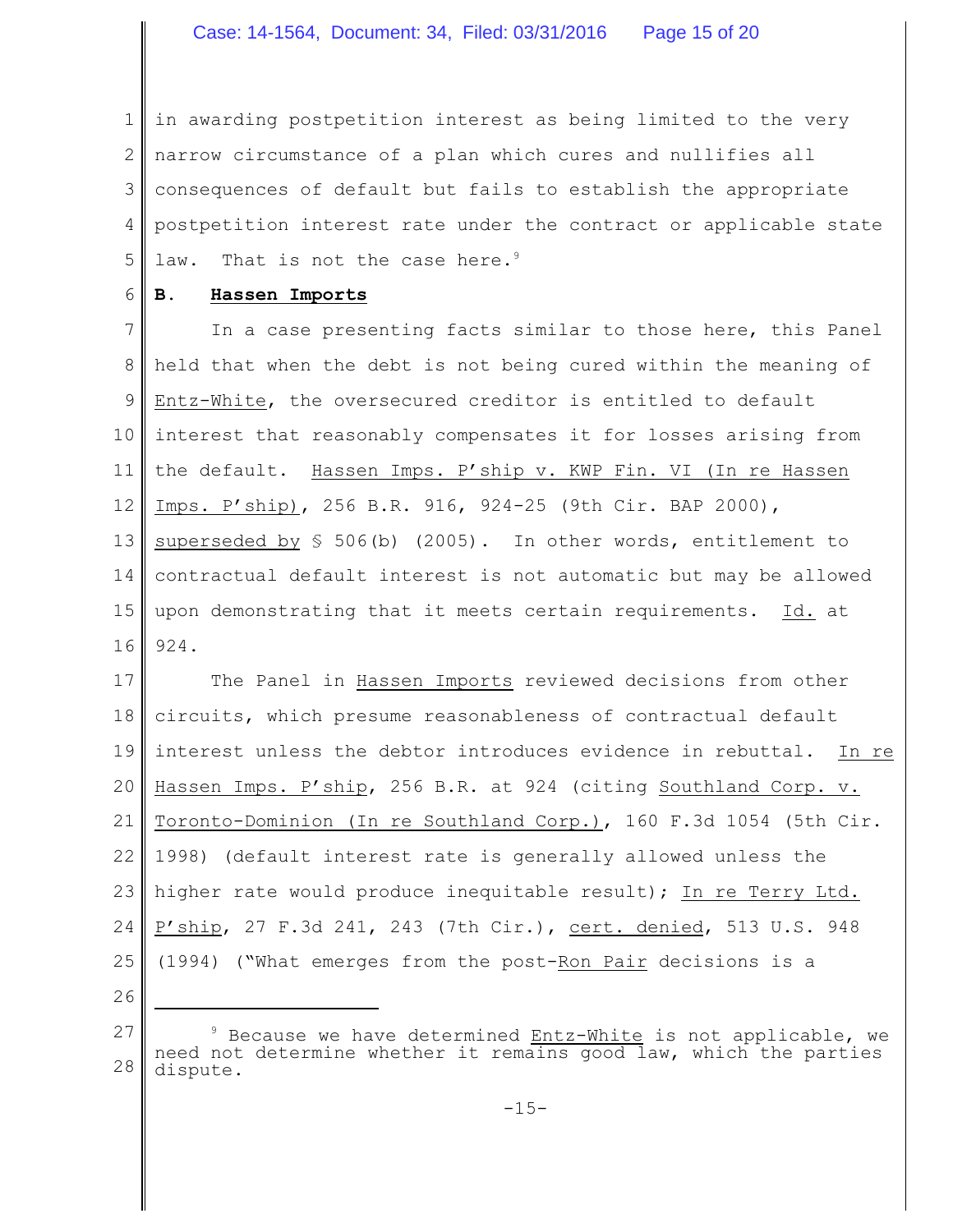#### Case: 14-1564, Document: 34, Filed: 03/31/2016 Page 16 of 20

1 2 3 4 5 6 7 8 9 10 11 12 13 presumption in favor of the [default] contract rate subject to rebuttal based upon equitable considerations."); Bradford v. Crozier (In re Laymon), 958 F.2d 72, 74 (5th Cir.), cert. denied, 506 U.S. 917 (1992); Equitable Life Assurance Soc'y v. Sublett (In re Sublett), 895 F.2d 1381 (11th Cir. 1990)). The Panel then held that the debtor had sufficiently shifted the burden to the lender when the lender's officer testified that one purpose of the default rate is to encourage timely payment  $-$  i.e., it was a penalty as opposed to compensating the lender for any demonstrated losses due to the default. Consequently, the Panel remanded for a determination of whether the default rate reasonably compensated the lender for actual loss. If so, then the bankruptcy court was free to award such interest. 256 B.R. at 925.

14 **C. Future Media**

15 16 17 18 19 20 21 22 23 Finally, in Future Media, lender GECC loaned the debtor \$10.5 million with a \$5 million revolving line of credit, secured by a first priority security interest in substantially all of the debtor's assets. 547 F.3d at 958. The loan agreement provided for a pre-default interest rate of the Index Rate plus 1.5% per annum and a default rate of an additional 2% per annum. An event of default occurred and the loans began to bear interest at the default rate. After additional default events occurred, the debtor filed a chapter 11 bankruptcy case. Id.

24 25 26 27 28 Subsequently, the debtor needed cash to wind down its operations and prepare for a sale of its assets. GECC agreed to debtor's use of cash collateral, subject to a stipulation to which the creditors' committee objected. To stop the accrual of interest on GECC's unpaid claim, the parties agreed GECC would be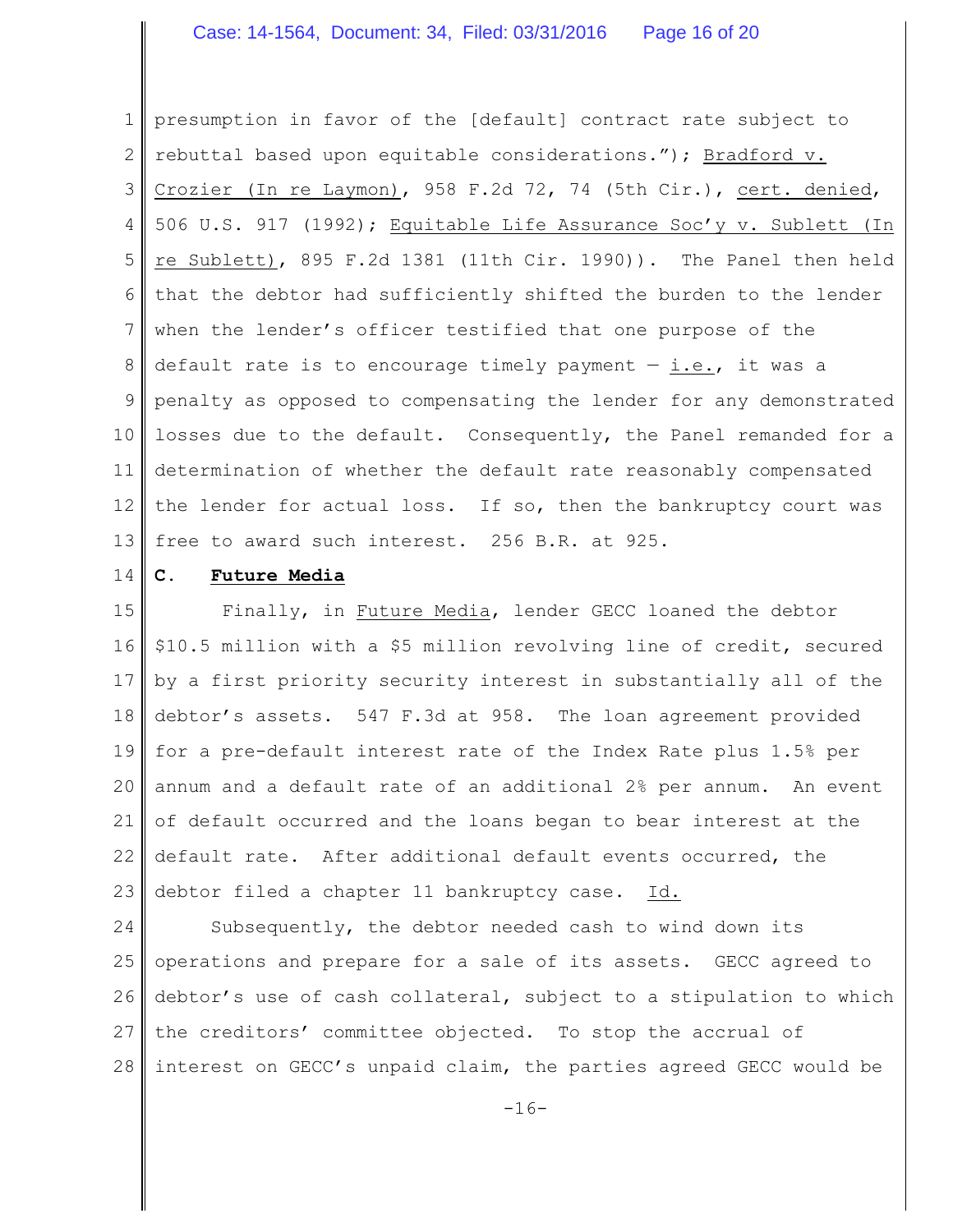1 2 3 4 5 6 paid in full at the default interest rate and that any dispute about default interest would be resolved at a later date. The committee argued that GECC was only entitled to interest at the pre-default rate and that GECC should return the amount it had collected over that. The bankruptcy court, relying on Entz-White, agreed and ordered GECC to return the difference. Id. at 958-59.

7 8 9 10 11 12 13 14 15 16 17 18 19 20 21 22 23 24 25 26 27 28 On appeal, the Ninth Circuit reversed and remanded. Because the only dispute was what type of interest was due to GECC under § 506(b), the court determined that the two relevant issues on appeal were: (1) whether Entz-White applied; and (2) if it did not, how the bankruptcy court should evaluate the viability of the contractual default interest rate on remand. Id. at 959-60. Distinguishing Entz-White on its facts, the court determined that the bankruptcy court had erred in extending the per se rule from Entz-White to the case at bar. Id. at 960. The court found that "'[c]reditors' entitlements in bankruptcy arise in the first instance from the underlying substantive law creating the debtor's obligation, subject to any qualifying or contrary provisions of the Bankruptcy Code.'" Id. (quoting Travelers Cas. & Sur. Co. of Am. v. Pac. Gas & Elec. Co., 549 U.S. 443, 450 (2007)). Such a "qualifying or contrary" provision of the Code was present in Entz-White  $-$  the ability to cure a default in a chapter 11 plan under  $\frac{124(2)}{A}$  – but was not present in the instant case – paying the oversecured creditor's claim in full through a  $$363$ asset sale. Id. In reviewing the Panel's decision in Casa Blanca Project Lenders, L.P. v. City Commerce Bank (In re Casa Blanca Project Lenders, L.P.), 196 B.R. 140 (9th Cir. BAP 1996), abrogated by Future Media Prods., Inc., 547 F.3d 956 (9th Cir.

 $-17-$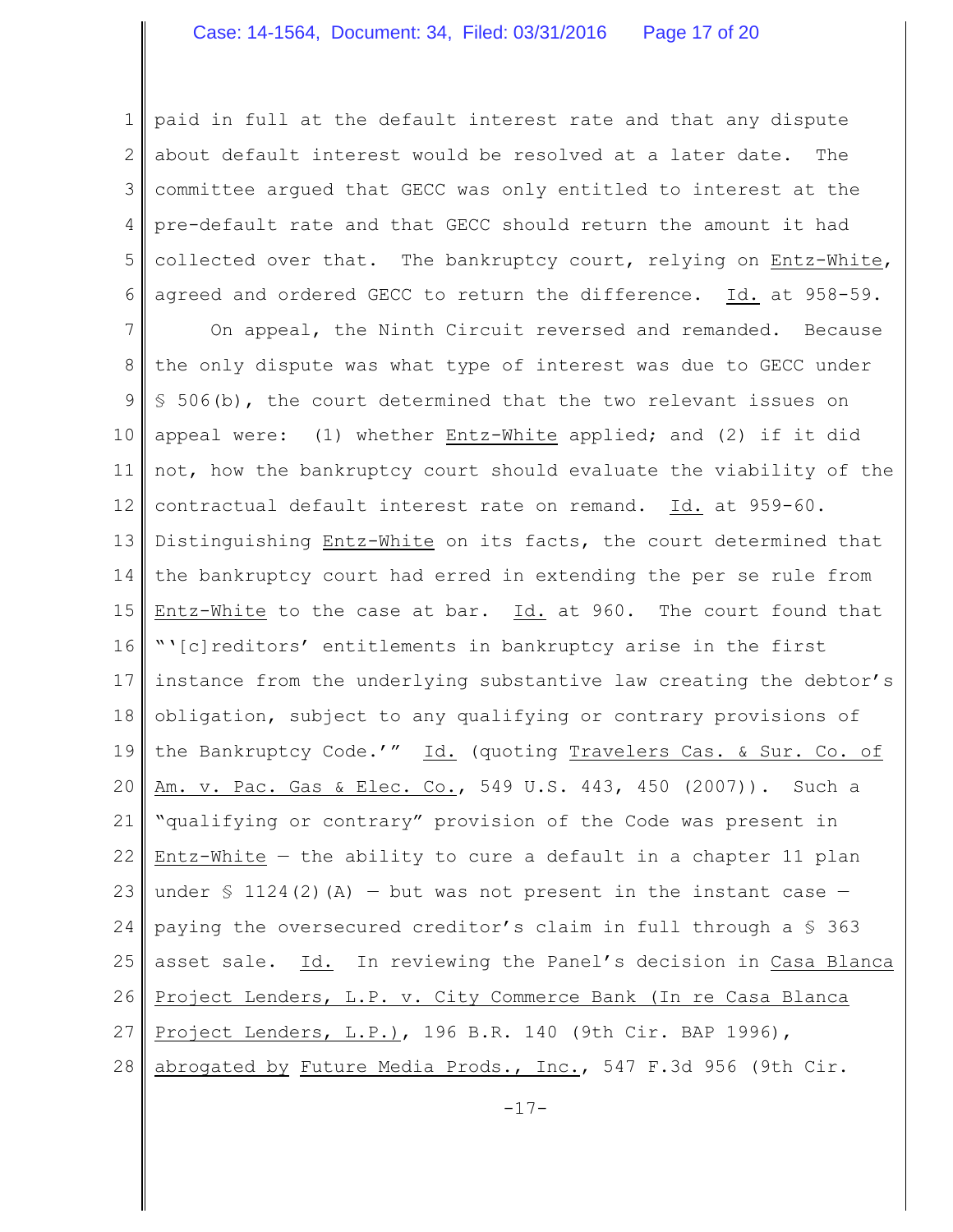1 2 3 4 5 2008), a similar asset sale case, the Ninth Circuit found that the Panel had improperly extended Entz-White by "transposing" the concept of "cure" from § 1124 and § 365 into § 363. Id. at 961. The court reasoned that in the context of an asset sale, there is no "cure" of events of default. Id.

6 7 8 9 10 11 12 13 14 15 16 17 18 Because Entz-White did not apply, the Future Media court instructed the bankruptcy court on remand to apply the "rule adopted by the majority of federal courts. That rule simply stated is: The bankruptcy court should apply a presumption of allowability for the contracted for default rate, 'provided that the rate is not unenforceable under applicable nonbankruptcy law.'" Id. (quoting 4 COLLIER ON BANKRUPTCY, ¶ 506.04[2][b][ii] (15th ed. 1996)). To reach its decision in favor of applying default interest under § 506(b), the court relied specifically on two circuit cases: the Fifth Circuit case, In re Laymon, and the Seventh Circuit case, In re Terry Limited Partnership. Id. The court declined GECC's invitation to create a bright-line rule that a default rate differential of 2% is reasonable. Id. at 962.

#### 19

#### **D. The bankruptcy court misapplied the law.**

20 21 22 23 24 25 26 27 28 Clearly then, Future Media allows oversecured creditors to recover pendency interest at the default rate, at least in some instances. First, the presumption of the contractual default rate applies only to those oversecured creditors whose claims to the higher interest rate are enforceable under nonbankruptcy law. Further, the court's reliance on Laymon and Terry limited the presumptive rule and gave bankruptcy courts discretion as to whether the default rate will be applied. Laymon and Terry expressly allowed bankruptcy courts to assess whether the higher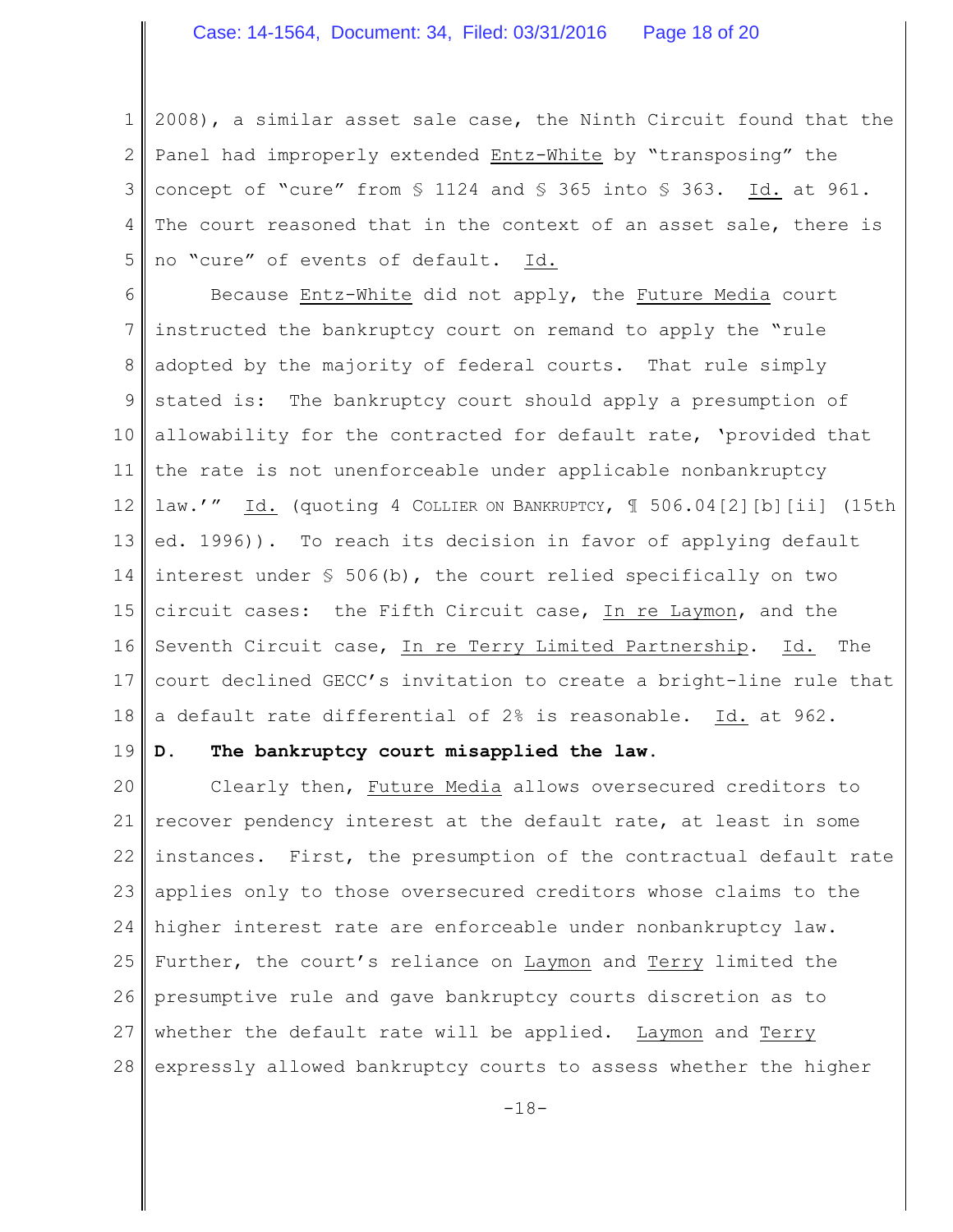# Case: 14-1564, Document: 34, Filed: 03/31/2016 Page 19 of 20

1 2 3 4 5 6 7 8 9 10 11 12 13 14 default rate was reasonable or otherwise equitable under the circumstances. See In re Laymon, 958 F.2d at 75 (allowing default rate interest depending on "the equities involved in [the] bankruptcy proceeding"); In re Terry Ltd. P'ship, 27 F.3d at 243 (presumption in favor of contractual default rate is "subject to rebuttal based on equitable considerations"). That is essentially the rule the Panel set forth in Hassen Imports and Casa Blanca. However, we recognize that to the extent these cases placed the burden on the creditor to establish that the default rate reasonably compensated the creditor for its loses arising from the default, Future Media has overruled those decisions and has shifted the burden to the debtor to demonstrate the rate's unreasonableness, or that it is not enforceable under nonbankruptcy law.

15 16 17 18 19 20 21 22 23 24 25 One could arguably interpret the rule favoring default interest set forth in Future Media as applying only to those cases involving an asset sale under § 363. Although that case did not involve a confirmed chapter 11 plan as did Entz-White, the real focus in Future Media was the fact that no "cure" under § 1124(2)(A) was being effected. Further, the court did not appear to limit its holding to  $S$  363 asset sale cases, even though it did make the distinction between sale cases and cases involving a confirmed chapter 11 plan. We do not see any reason why Future Media would not apply in this case, where the plan does not provide for a cure.

26 27 28 Accordingly, the bankruptcy court was required to apply the presumptive rule that Wells Fargo was entitled to the default rate for its pendency interest, provided that such rate is not